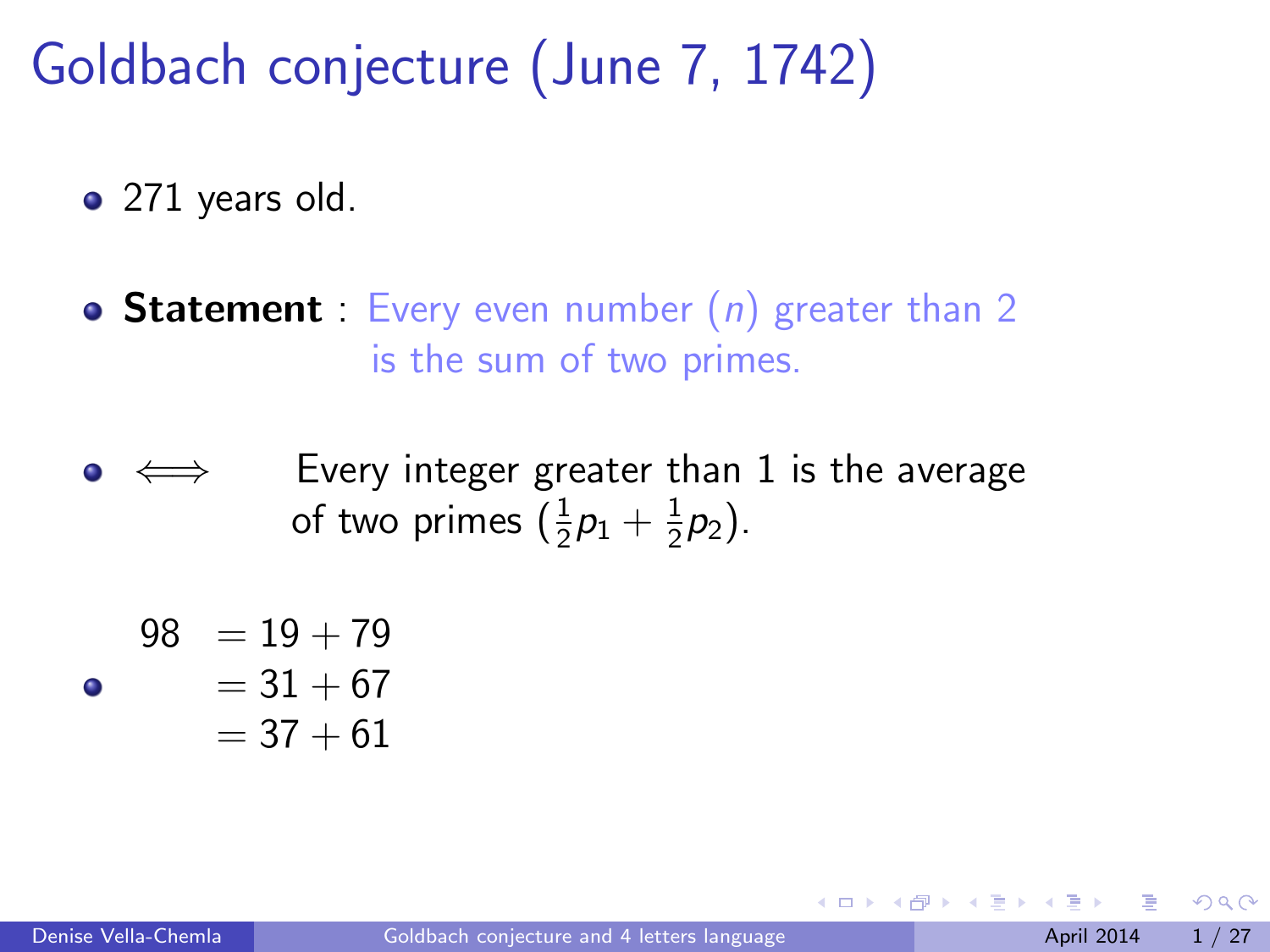### Laisant's strip

- Charles-Ange Laisant : Sur un procédé expérimental de vérification de la conjecture de Goldbach, Bulletin de la SMF, 25, 1897.
- **•** "This famous empirical theorem : every even number is the sum of two primes, whose demonstration seems to overpass actual possibilities, has generated a certain amount of works and contestations. Lionnet tried to establish the proposition should probably be false. M. Georg Cantor verified it numerically until 1000, giving for each even number all decompositions in two primes, and he noticed that this decompositions number is always growing in average, even if it presents big irregularities."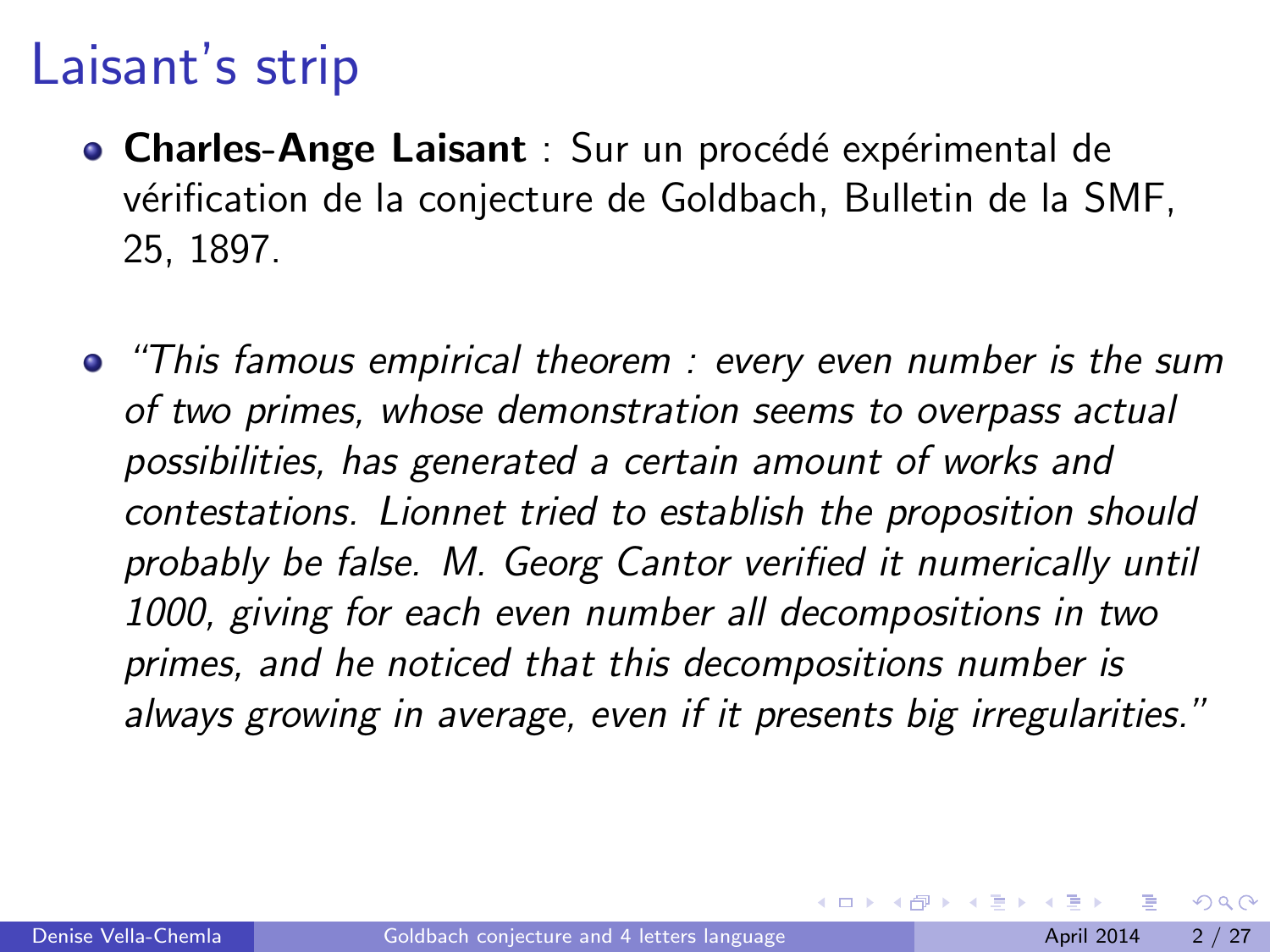### Laisant's strips

"Let us show a process that would permit to make without computing the experimental verification we mentioned, and to have, for each even number, only inspecting a figure, all the decompositions. Let us suppose that on a strip constituted by pasted squares, representing odd successive numbers, we had constructed the Erathosthene's sieve, shading compound numbers, until any limit 2n."

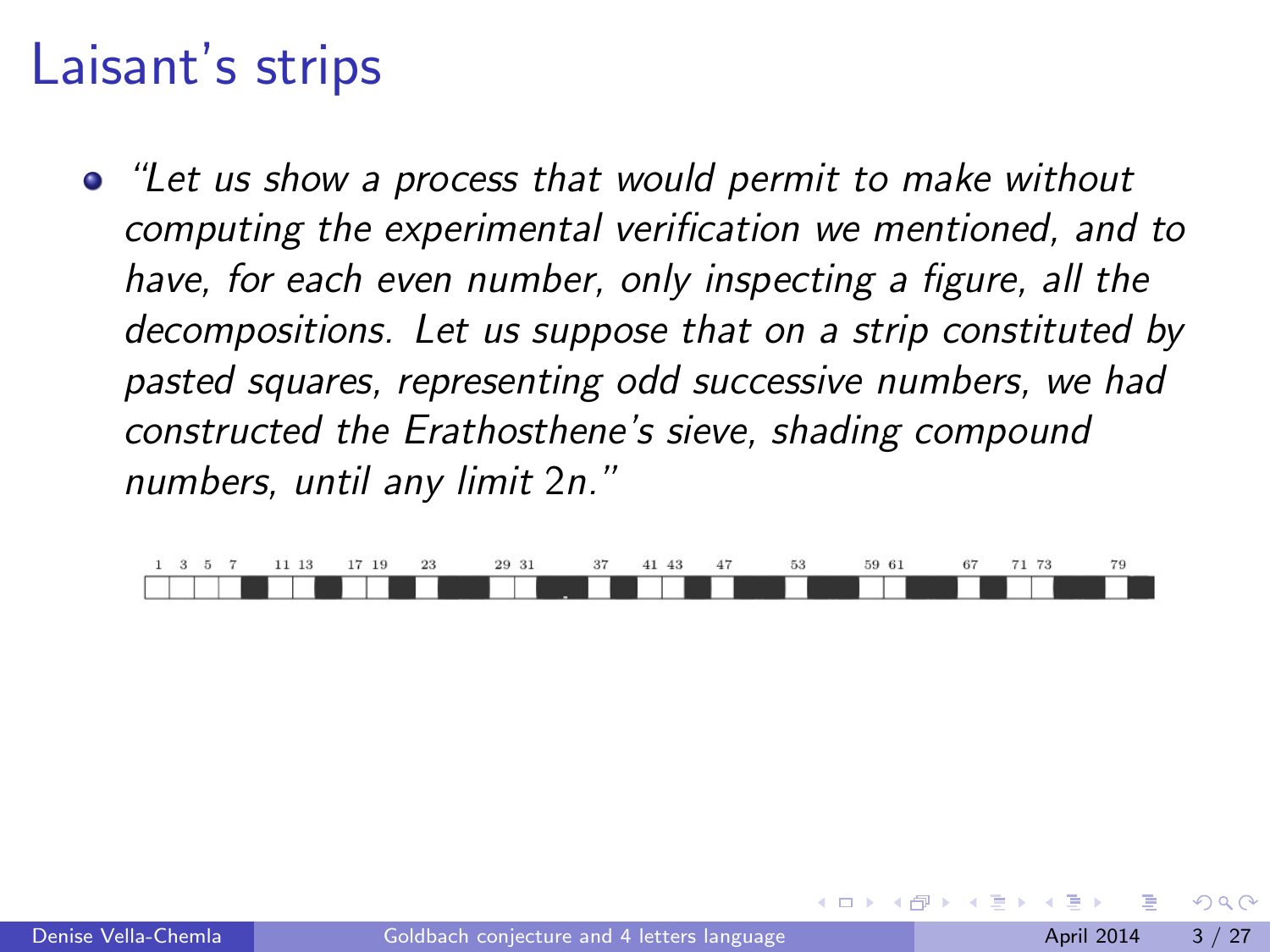#### Laisant's strips

"If we constructed two similar strips, and if we put the second one behind the first one returning it and making correspond 1 cell with 2n cell, it is evident that if Goldbach theorem was true for 2n, there would be somewhere two white cells corresponding to each other ; and all the couples of white cells will give diverse decompositions. We will even have them reading only the half of the figure, because of the symmetry around the middle. In this way, verification concerning 28 even number will give figure above and will show that we have  $28 = 5 + 23 = 11 + 17$ ."

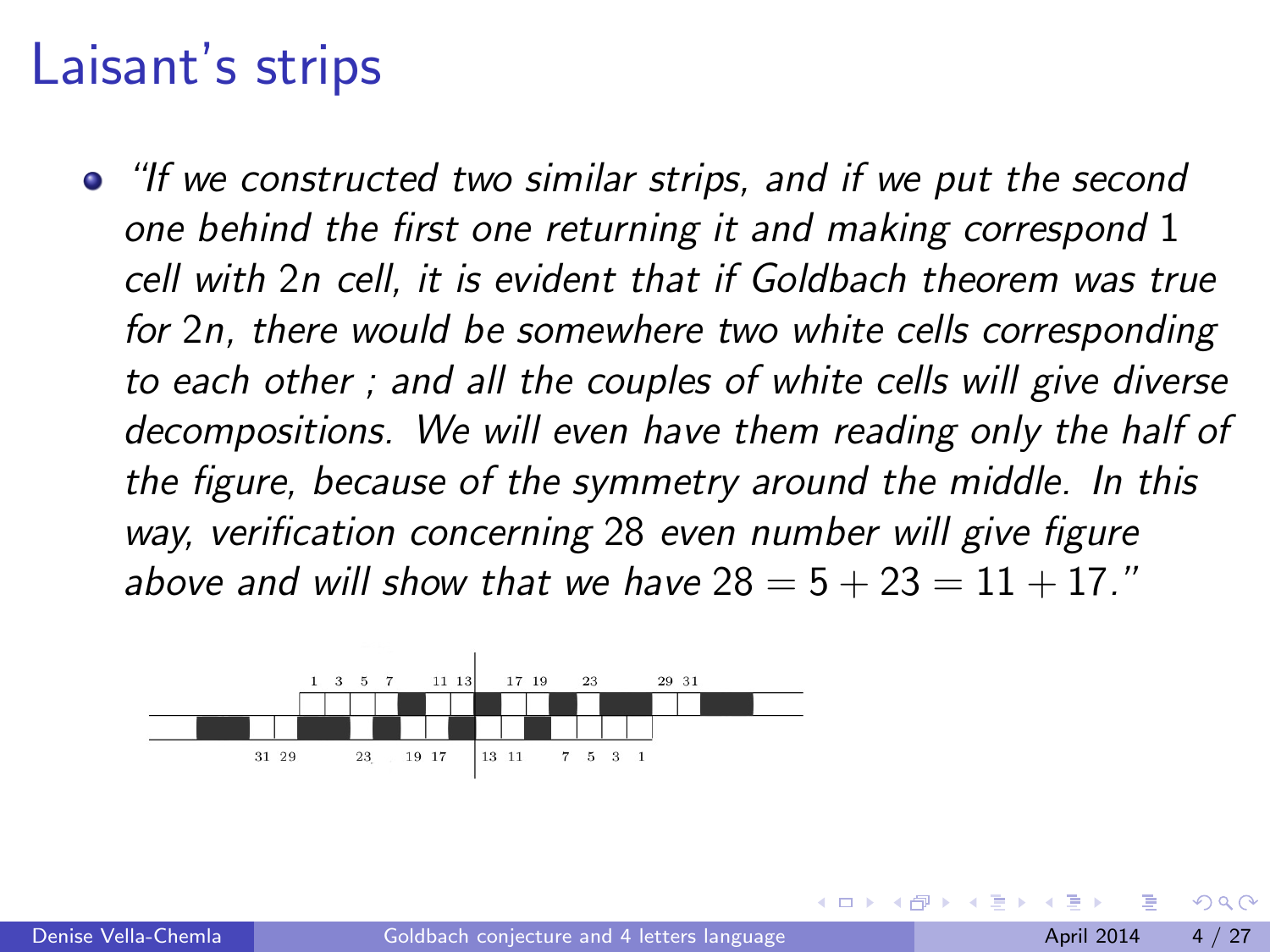## Laisant's strips

"We understand that, strips being constructed in advance, a single shift permits to pass from one number to another, verifications are very rapid."



4 D F → 何 ▶ Э×.

 $QQ$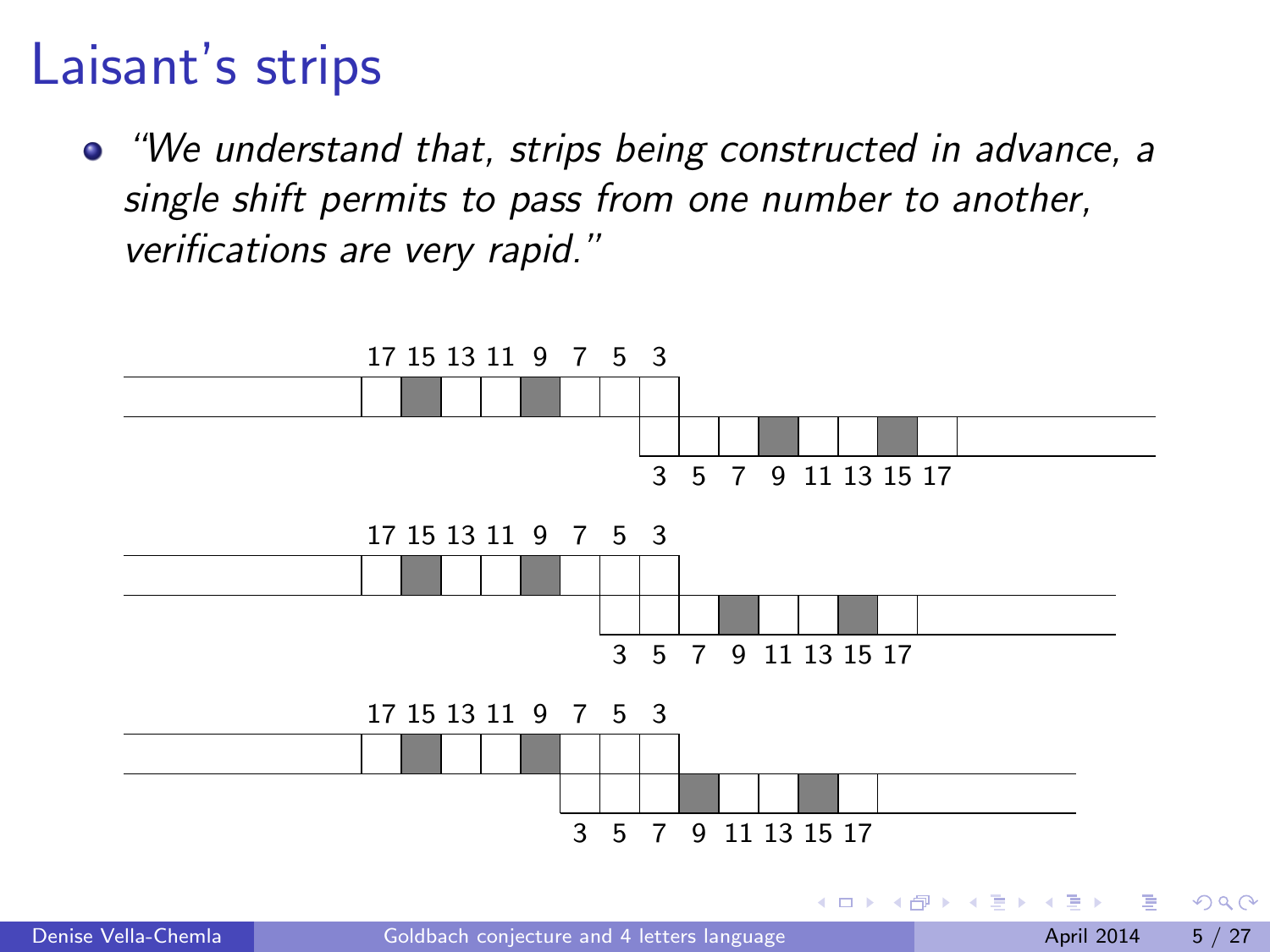## Boolean algebra

- We represent primality by booleans.
- 0 signifies *is prime*, while 1 signifies *is compound*.

 $\bullet$  23  $\rightarrow$  0

 $\bullet$  25  $\rightarrow$  1

#### 3 5 7 9 11 13 15 17 19 21 23 25 27 29 . . . 0 0 0 1 0 0 1 0 0 1 0 1 1 0 . . .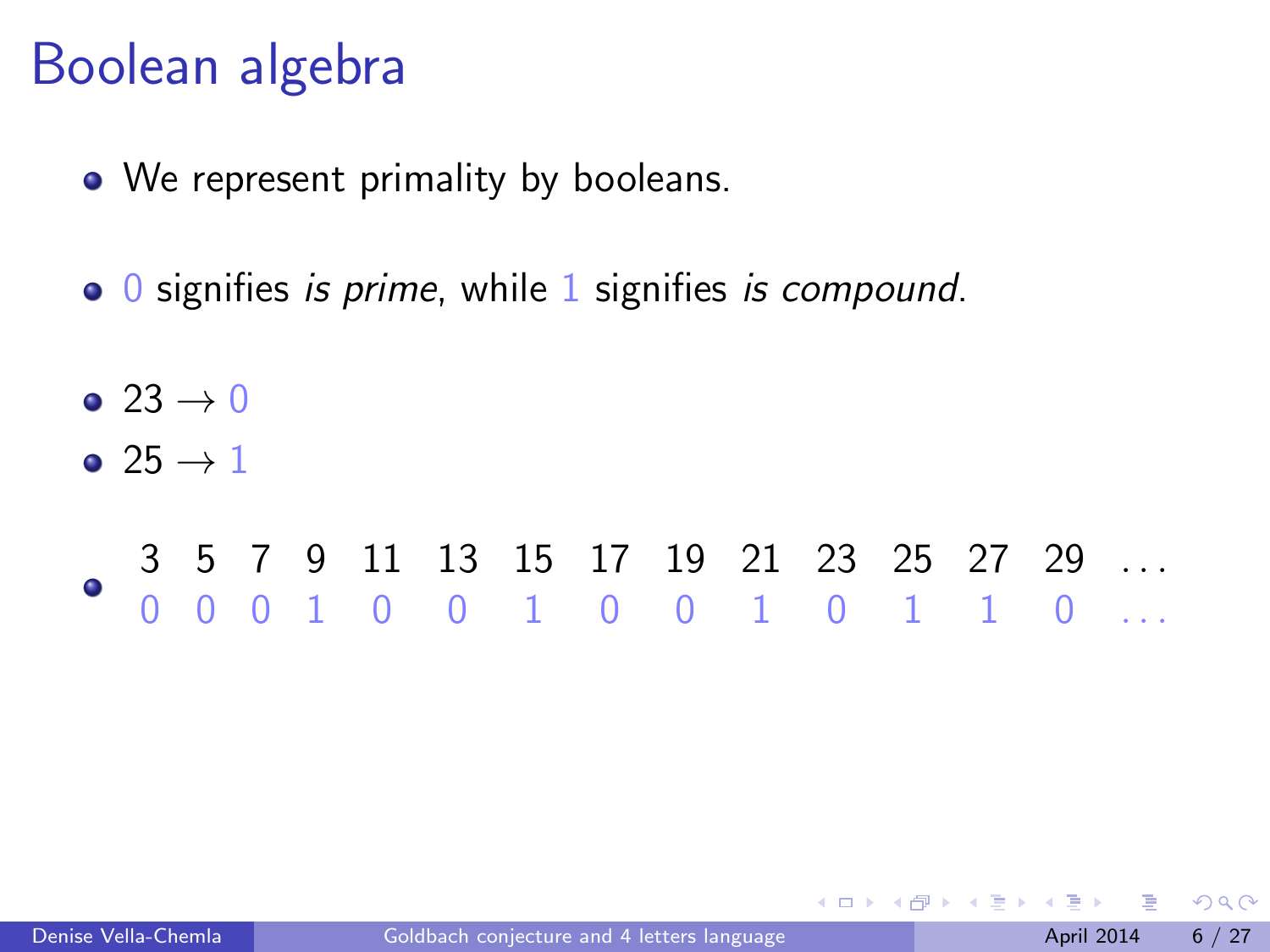# A space copy : 2 booleans matrices

• We represent *n* decompositions in sums of two odd numbers by 2 booleans matrices (the boolean in the bottom corresponding to the smaller number).

\n- \n
$$
28 = 5 + 23 \rightarrow \begin{pmatrix} 0 \\ 0 \end{pmatrix} = a
$$
\n
\n- \n
$$
28 = 9 + 19 \rightarrow \begin{pmatrix} 0 \\ 1 \end{pmatrix} = b
$$
\n
\n- \n
$$
28 = 3 + 25 \rightarrow \begin{pmatrix} 1 \\ 0 \end{pmatrix} = c
$$
\n
\n- \n
$$
40 = 15 + 25 \rightarrow \begin{pmatrix} 1 \\ 1 \end{pmatrix} = d
$$
\n
\n

4 **D** F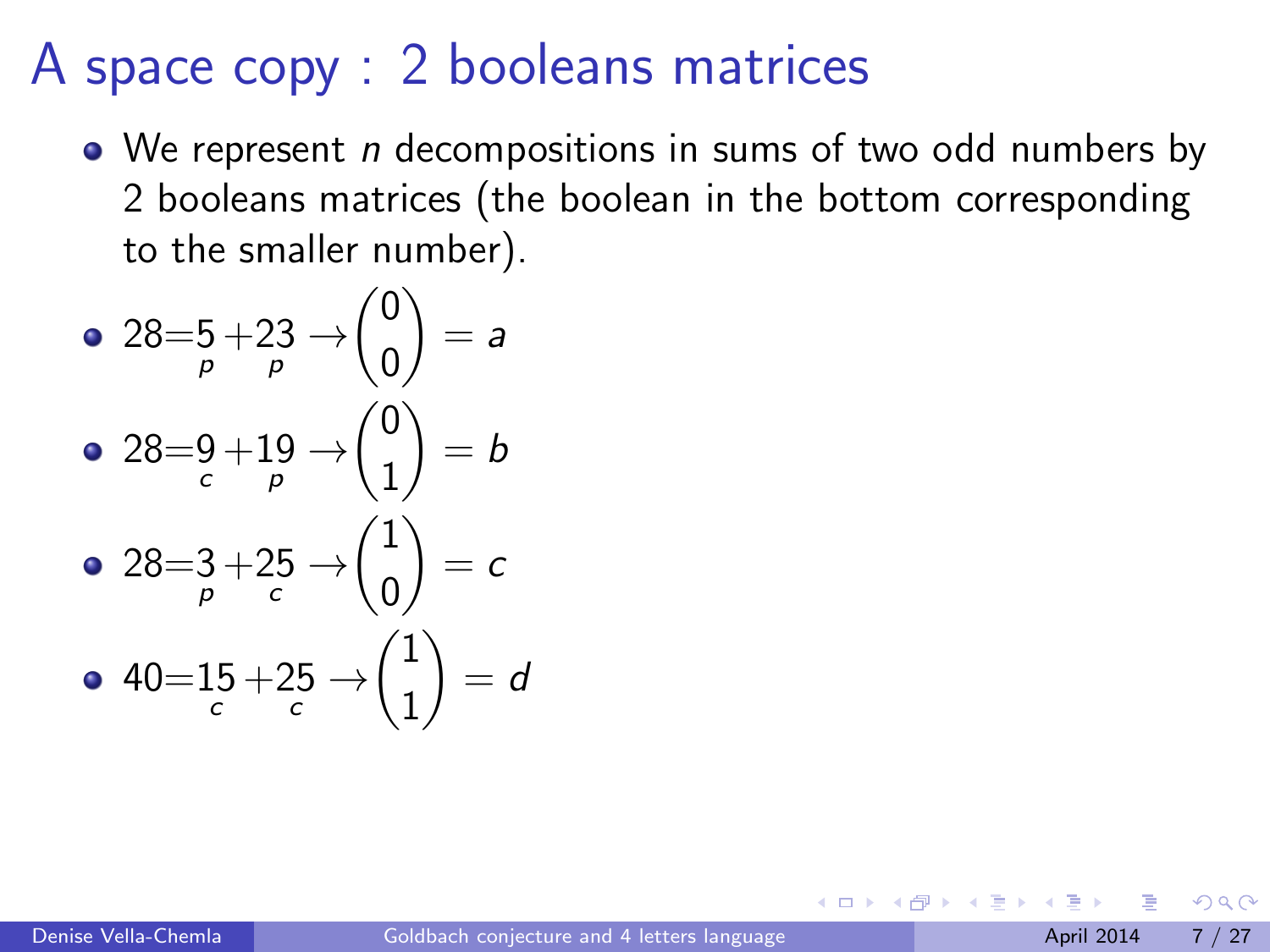#### 40, 42 and 44 words



 $QQ$ 

**K ロ ト K 何 ト K ヨ ト**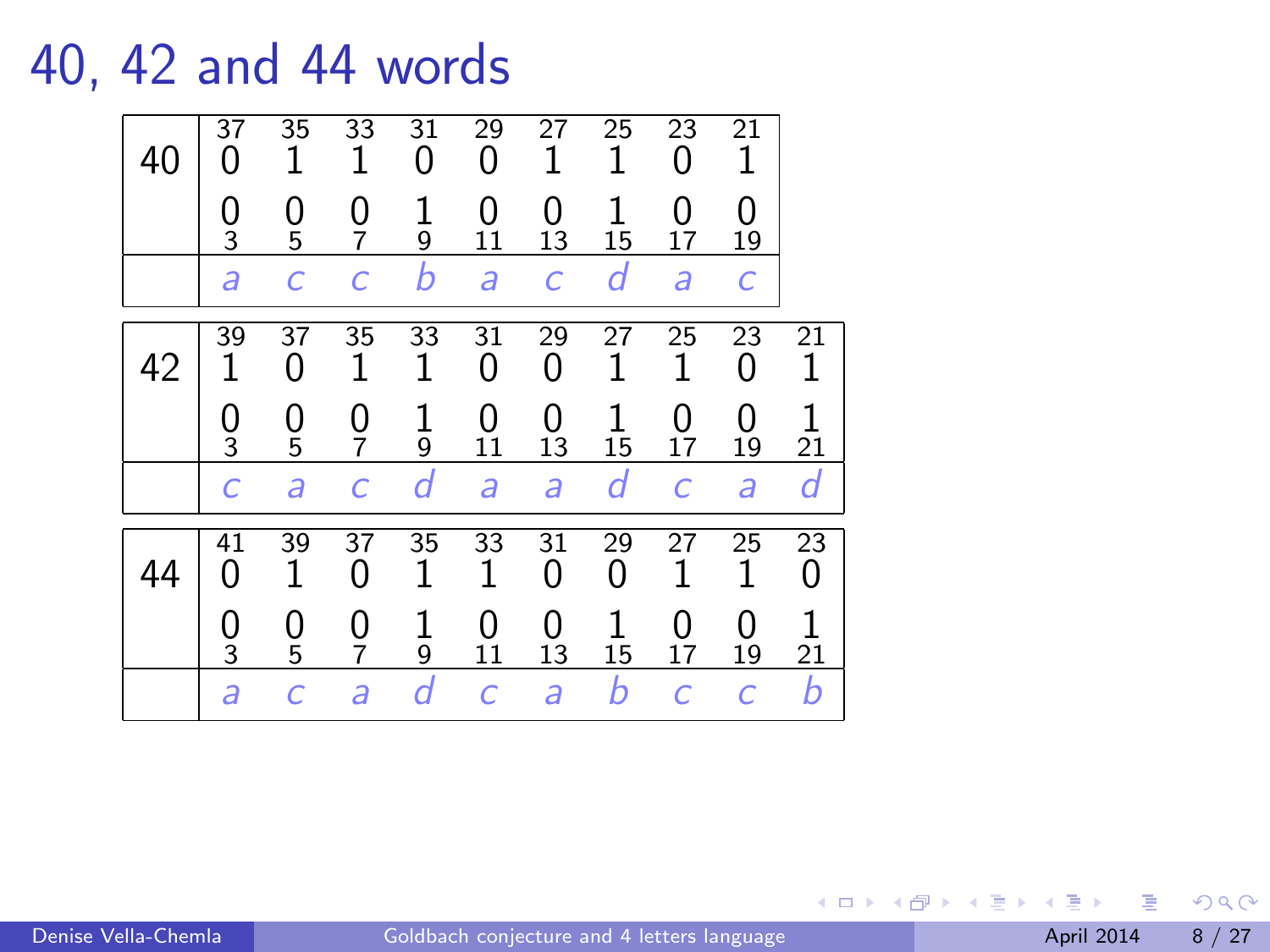Operations on matrices

General rule :

$$
\binom{x_1}{x_2}.\binom{y_1}{y_2}=\binom{x_1}{y_2}
$$

Example :

$$
\binom{1}{0} \cdot \binom{0}{1} = \binom{1}{1}
$$

Particular rules :

| $aa \rightarrow a$ | $ba \rightarrow a$ | $ca \rightarrow c$ | $da \rightarrow c$ |
|--------------------|--------------------|--------------------|--------------------|
| $ab \rightarrow b$ | $bb \rightarrow b$ | $cb \rightarrow d$ | $db \rightarrow d$ |
| $ac \rightarrow a$ | $bc \rightarrow a$ | $cc \rightarrow c$ | $dc \rightarrow c$ |
| $ad \rightarrow b$ | $bd \rightarrow b$ | $cd \rightarrow d$ | $dd \rightarrow d$ |

 $\rightarrow$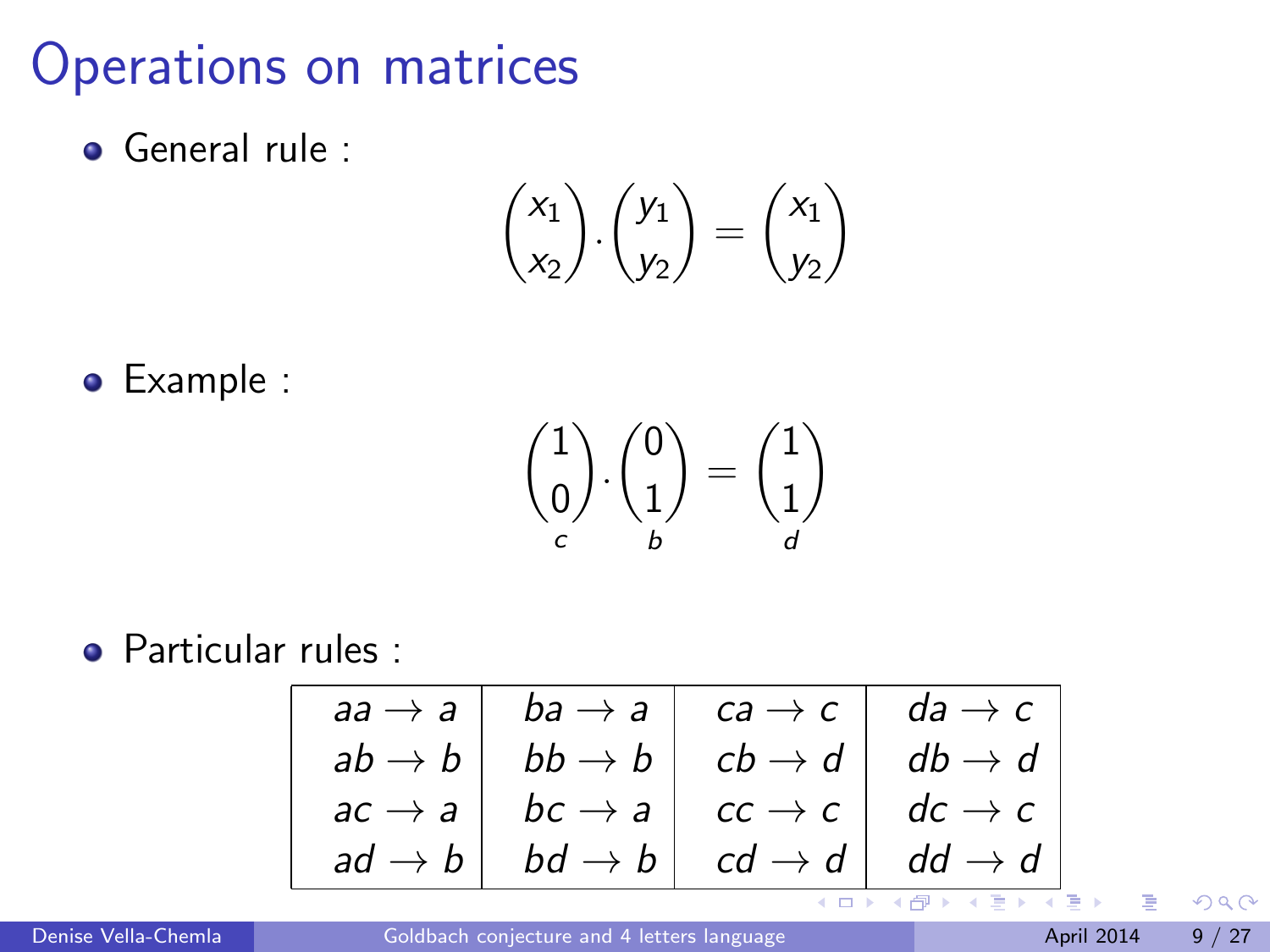### Let us observe words : 16 rewriting rules.

| $10 : a - a$ |                  |                                                |                                                                                                   |                                              |                                      |  |
|--------------|------------------|------------------------------------------------|---------------------------------------------------------------------------------------------------|----------------------------------------------|--------------------------------------|--|
| $\partial$   |                  |                                                |                                                                                                   |                                              |                                      |  |
| 14: a<br>С   | a                |                                                |                                                                                                   |                                              |                                      |  |
|              | с                |                                                |                                                                                                   |                                              |                                      |  |
|              | a                | d                                              |                                                                                                   |                                              |                                      |  |
| 20: a c      | a                |                                                |                                                                                                   |                                              |                                      |  |
|              | $\boldsymbol{C}$ | b                                              |                                                                                                   |                                              |                                      |  |
|              |                  |                                                | a                                                                                                 |                                              |                                      |  |
|              |                  |                                                | с                                                                                                 | а                                            |                                      |  |
|              |                  | b                                              |                                                                                                   | С                                            |                                      |  |
|              |                  |                                                |                                                                                                   | a                                            | d                                    |  |
| 32: a        |                  |                                                |                                                                                                   | a                                            | b                                    |  |
| 34: a        |                  |                                                |                                                                                                   | с                                            | b                                    |  |
|              |                  | 16: a a<br>18: c a<br>22: a a<br>$\mathcal{a}$ | $\mathcal{b}$<br>24: c a a<br>$26: a-c a$<br>$\frac{1}{a}$ c<br>$C$ a<br>$C$ $C$<br>$\mathcal{C}$ | - a<br>d<br>$b^-$<br>$\frac{1}{a}$<br>b<br>d | $d$ a<br>$\mathcal{C}$<br>$\partial$ |  |

 $QQ$ 

**← ロ → → ← 何 →** 

不定 医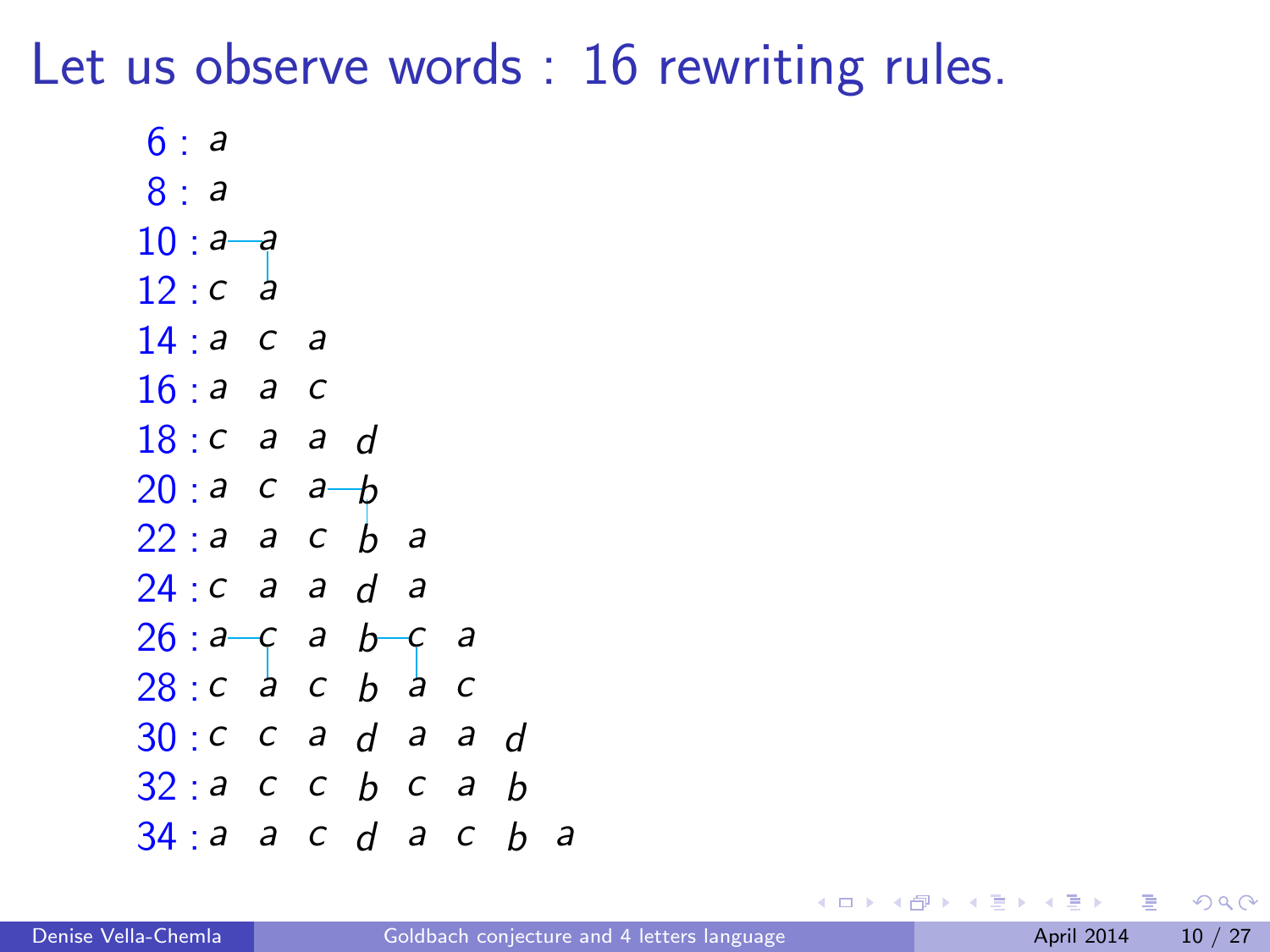## Language theory reminders

- An alphabet is a finite set of symbols.
- Alphabets used in the following are :  $A = \{a, b, c, d\}, A_{ab} = \{a, b\}, A_{cd} = \{c, d\}, A_{ac} = \{a, c\}$  and  $A_{bd} = \{b, d\}.$
- A word on X alphabet is a finite and ordered sequence, eventually empty, of alphabet elements. It's a letters concatenation. We note  $X^*$  set of words on  $X$  alphabet.
- A word is a prefix of another one if it contains, on all its length, the same letters at the same positions  $(X)$  being an alphabet and  $w, u \in X^*$ . u is a prefix of w if and only if  $\exists v \in X^*$  such that  $w = u.v$

つへへ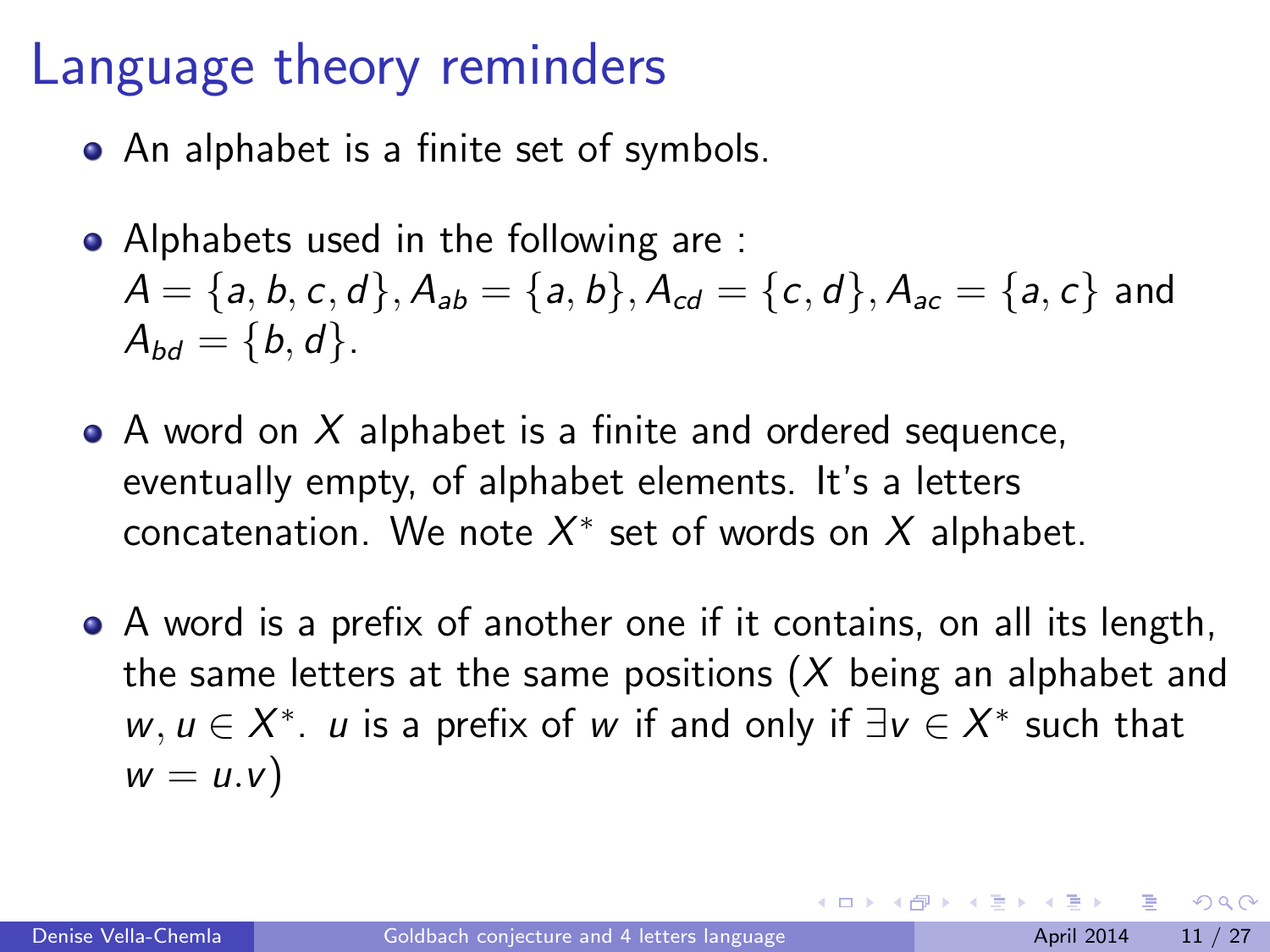### Let us observe diagonal words.



4 **D** F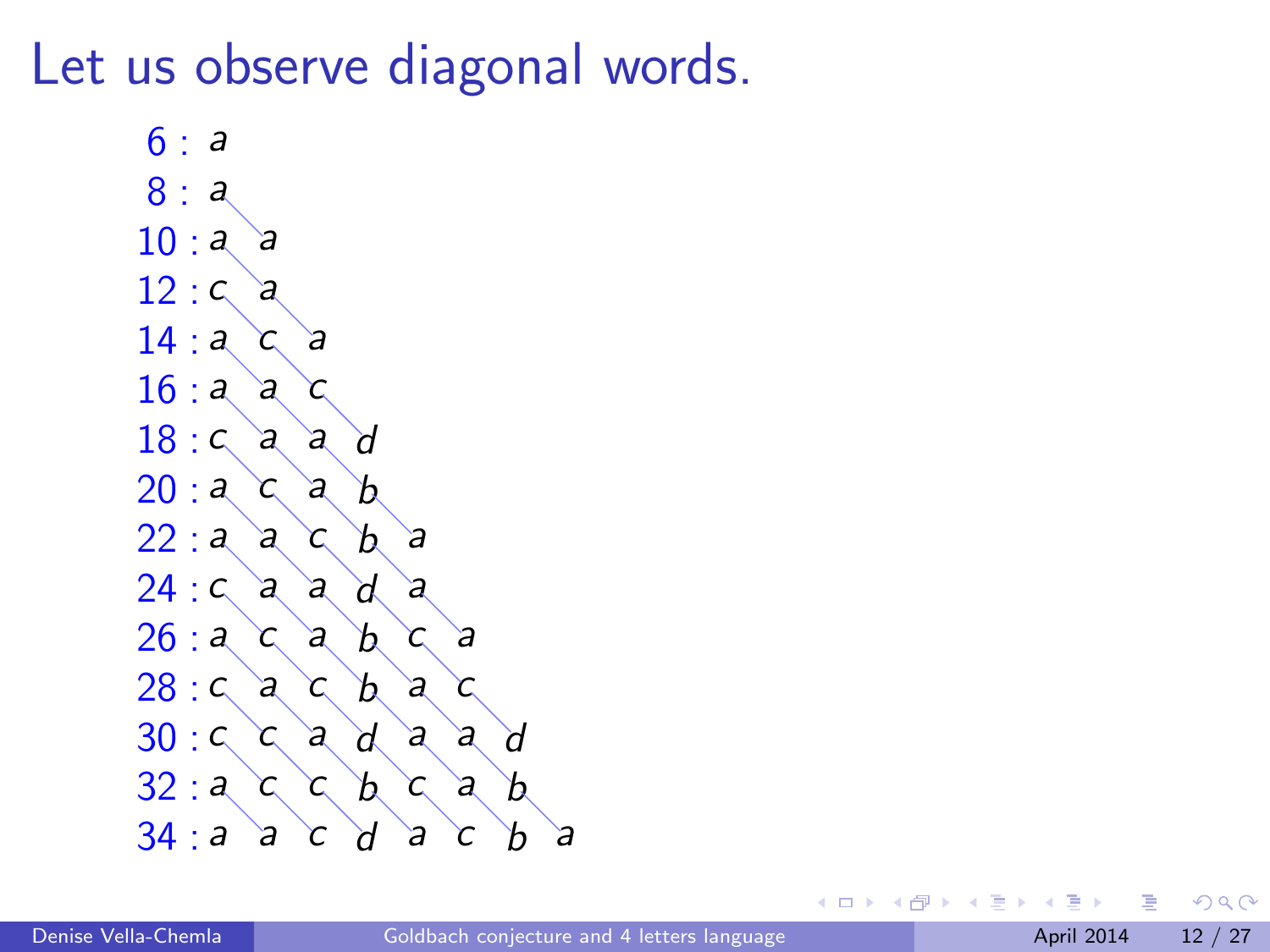# Diagonal words properties

- Diagonal words (diagonals) have their letters either in  $A_{ab}$ alphabet or in  $A_{cd}$  alphabet.
- Each diagonal is a prefix of the following diagonal using same alphabet.
- Indeed, a diagonal codes decompositions that have the same second term and that have as first term an odd number from sequence of odd numbers beginning with 3.
- For instance, diagonal *aaaba*, that begins with an a letter, first letter of 26's word on figure 1 codes following decompositions :  $3 + 23$ ,  $5 + 23$ ,  $7 + 23$ ;  $9 + 23$ ,  $11 + 23$  and  $13 + 23$ .

4 D F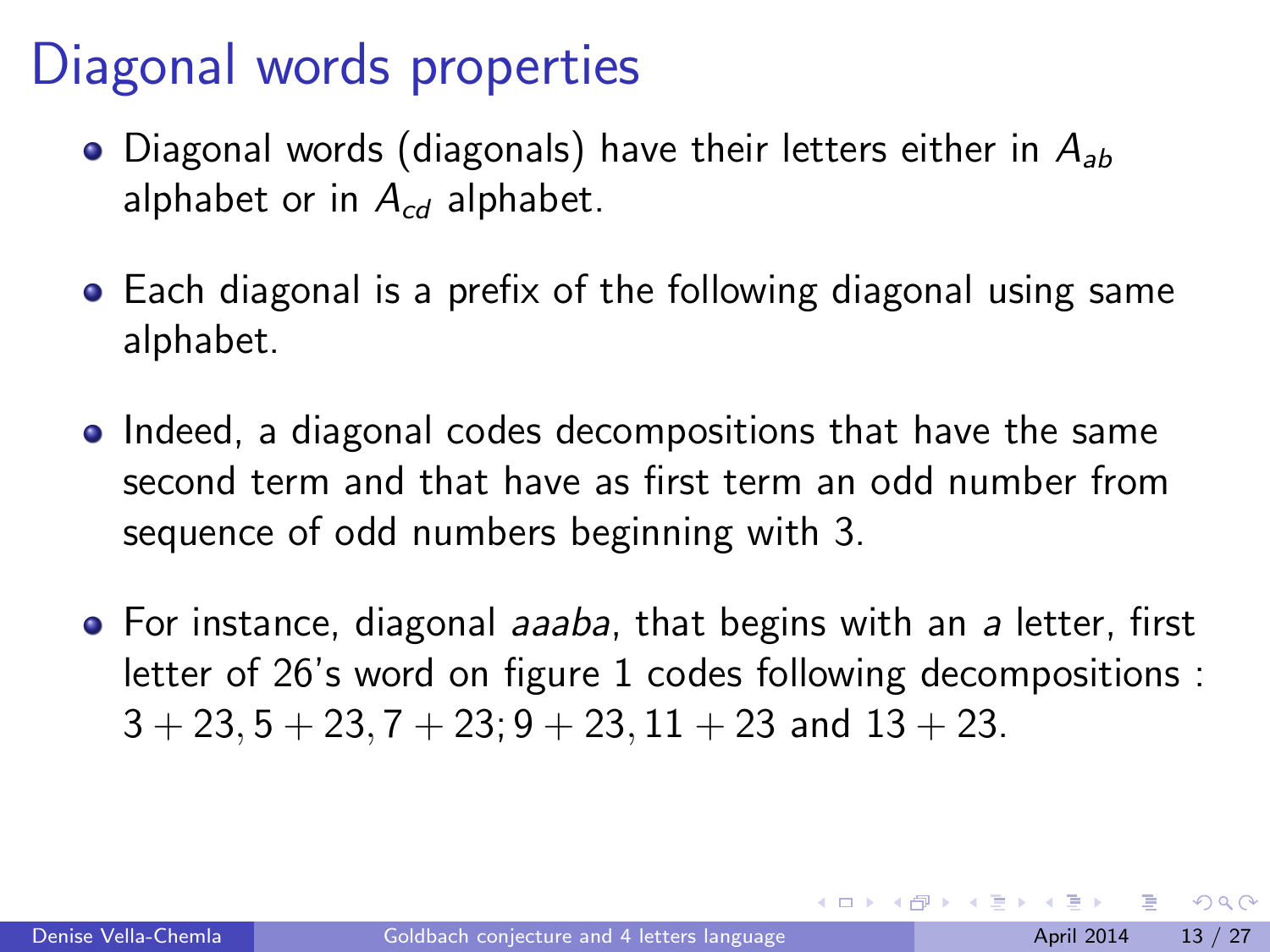# Diagonal word properties

- Thus, diagonals on  $A_{ab}$  alphabet "code" decompositions that have a second term that is prime ; letters of such diagonals code either by a letters corresponding to prime numbers, or by b letters corresponding to compound numbers, the sequence of primality characters of odd numbers, beginning by 3.
- $\bullet$  On the other side, diagonals on  $A_{cd}$  alphabet "code" decompositions that have a second term that is compound ; letters of such diagonals code either by c letters corresponding to prime numbers, or by d letters corresponding to compound numbers, the sequence of primality characters of odd numbers, beginning by 3.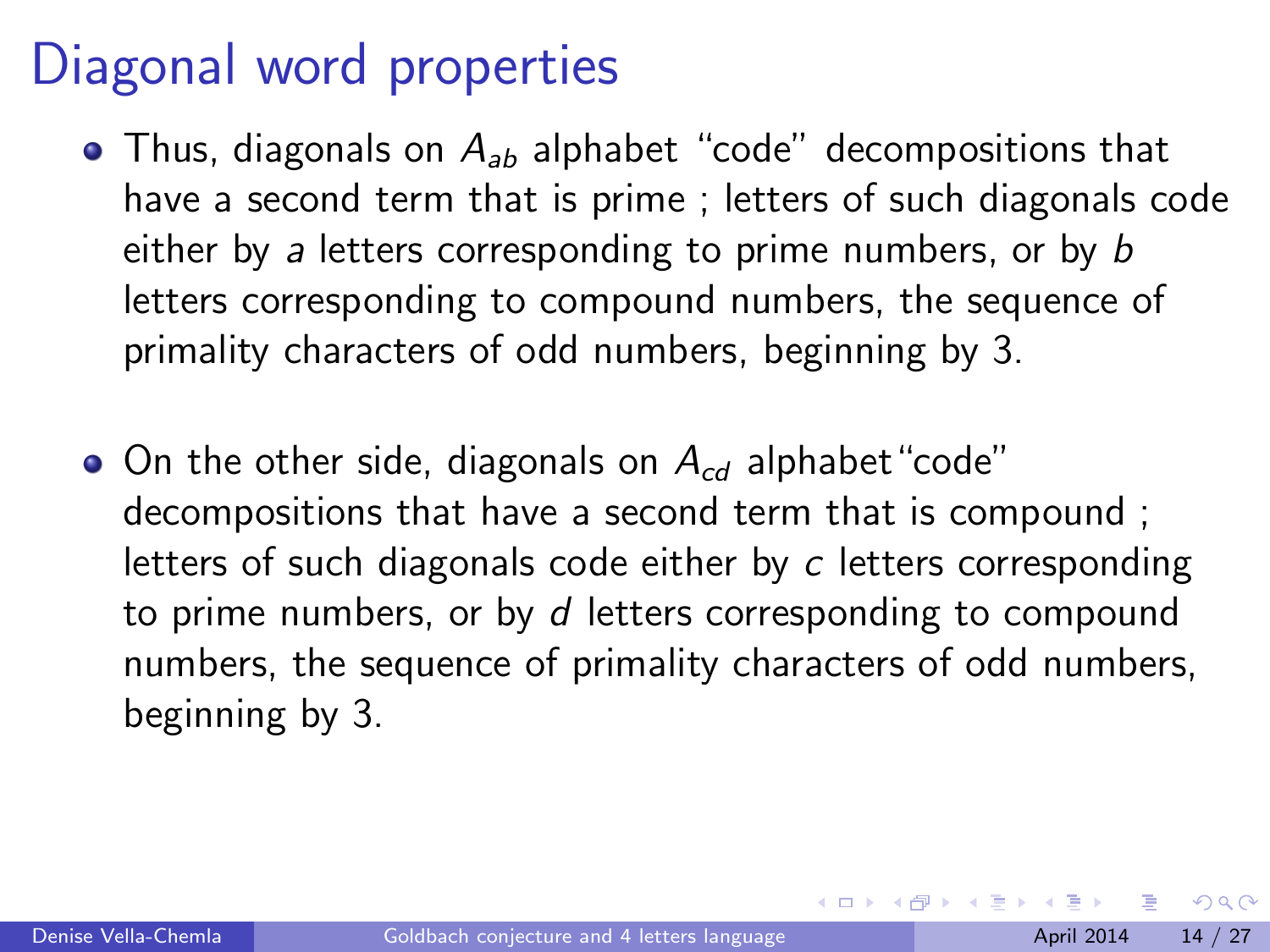Let us observe vertical words.



 $\leftarrow$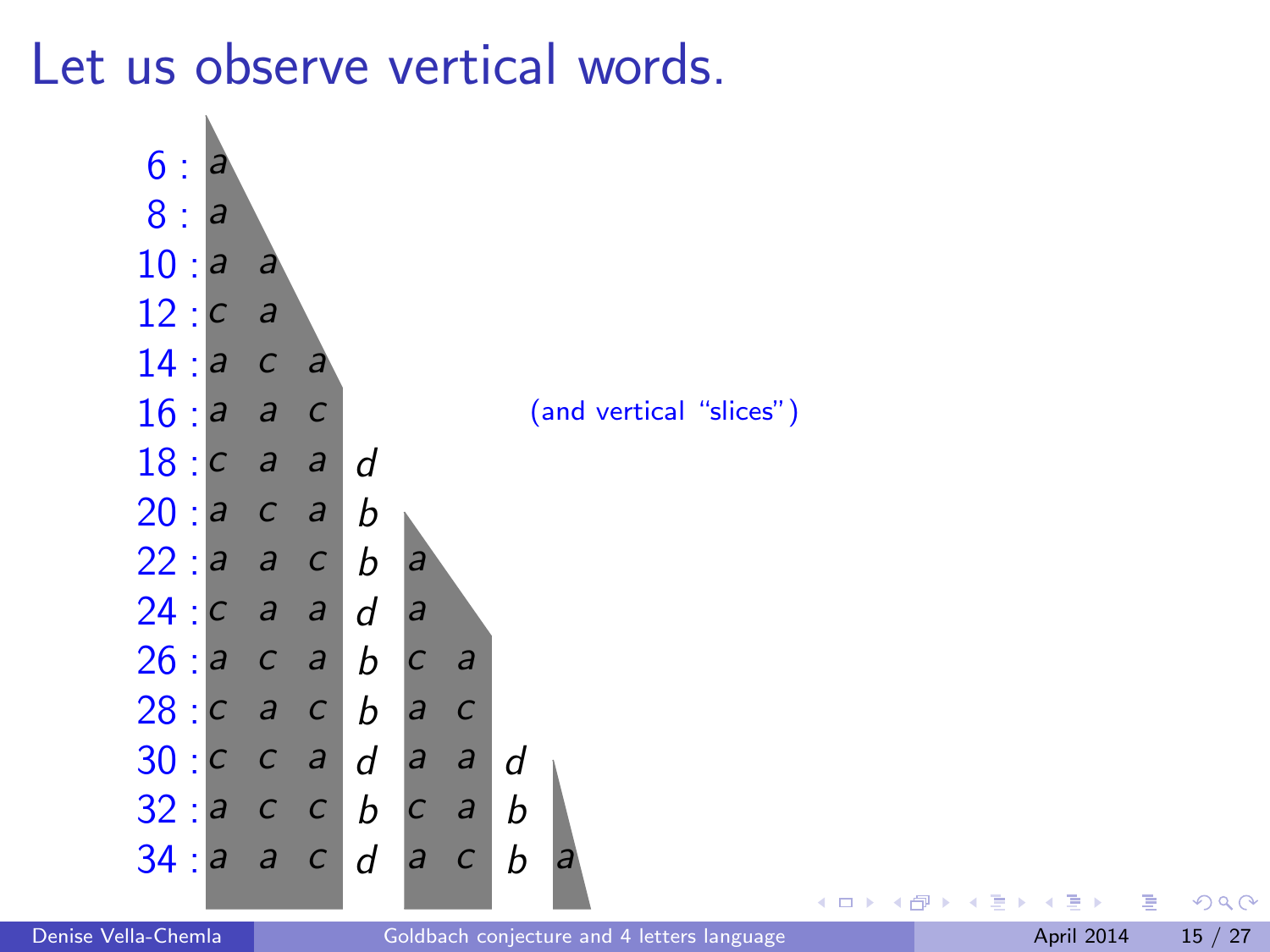# Vertical words properties

- Vertical words have their letters either in  $A_{ac}$  alphabet or in  $A_{bd}$ alphabet.
- A vertical word codes successive decompositions that have the same first term.
- Every vertical word is contained in a vertical word that is on its left side and that is defined on the same alphabet.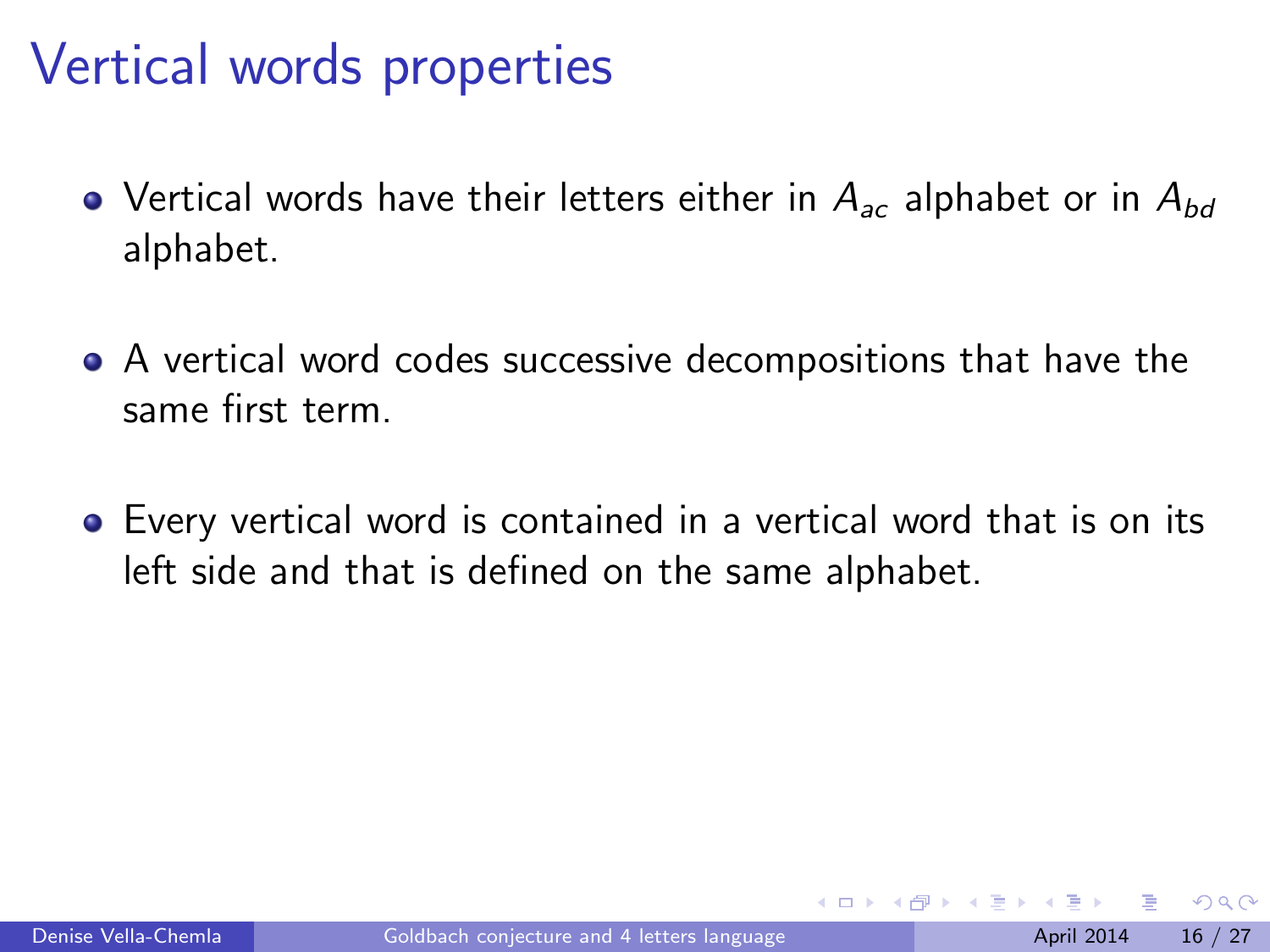

4 0 8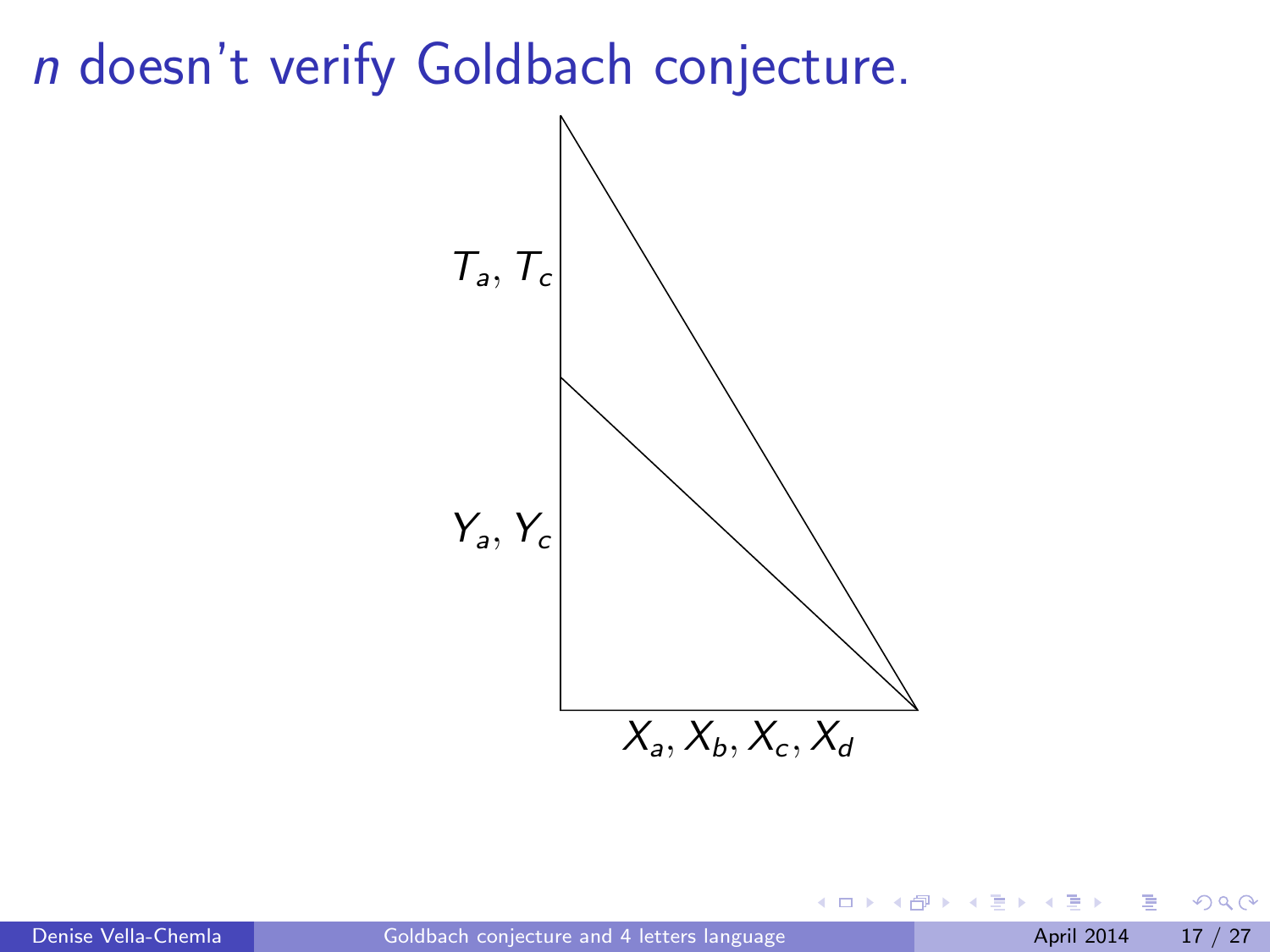6: 
$$
\begin{vmatrix} a & b \\ 0 & a \\ 1 & 0 \\ 0 & a \end{vmatrix}
$$
 a  
\n $T_a = 5 \begin{vmatrix} 2 \\ 12 \\ 16 \\ 1 & 0 \\ 0 & a \end{vmatrix}$  a  
\n $T_c = 2 \begin{vmatrix} 1 & a \\ 1 & 0 \\ 0 & a \end{vmatrix}$  c a  
\n $\begin{vmatrix} 1 & 0 & a \\ 1 & 0 & a \\ 2 & 0 & a \\ 2 & 0 & 0 \\ 2 & 0 & 0 \\ 2 & 0 & 0 \\ 2 & 0 & 0 \\ 2 & 0 & 0 \\ 2 & 0 & 0 \\ 2 & 0 & 0 \\ 2 & 0 & 0 \\ 2 & 0 & 0 \\ 2 & 0 & 0 \\ 2 & 0 & 0 \\ 2 & 0 & 0 \\ 2 & 0 & 0 \\ 2 & 0 & 0 \\ 2 & 0 & 0 \\ 2 & 0 & 0 \\ 2 & 0 & 0 \\ 2 & 0 & 0 \\ 2 & 0 & 0 \\ 2 & 0 & 0 \\ 2 & 0 & 0 \\ 2 & 0 & 0 \\ 2 & 0 & 0 \\ 2 & 0 & 0 \\ 2 & 0 & 0 \\ 2 & 0 & 0 \\ 2 & 0 & 0 \\ 2 & 0 & 0 \\ 2 & 0 & 0 \\ 2 & 0 & 0 \\ 2 & 0 & 0 \\ 2 & 0 & 0 \\ 2 & 0 & 0 \\ 2 & 0 & 0 \\ 2 & 0 & 0 \\ 2 & 0 & 0 \\ 2 & 0 & 0 \\ 2 & 0 & 0 \\ 2 & 0 & 0 \\ 2 & 0 & 0 \\ 2 & 0 & 0 \\ 2 & 0 & 0 \\ 2 & 0 & 0 \\ 2 & 0 & 0 \\ 2 & 0 & 0 \\ 2 & 0 & 0 \\ 2 & 0 & 0 \\ 2 & 0 & 0 \\ 2 & 0 & 0 \\ 2 & 0 & 0 \\ 2 & 0 & 0 \\ 2 & 0 & 0 \\ 2 & 0 & 0 \\ 2 & 0 & 0 \\ 2 & 0 & 0 \\ 2 & 0 & 0 \\ 2 & 0 & 0 \\ 2 & 0 & 0 \\ 2 & 0 & 0 \\ 2 & 0 & 0 \\ 2 & 0 & 0 \\ 2 & 0 & 0 \\ 2 & 0 & 0 \\ 2 & 0 & 0 \\ 2 & 0 & 0 \\ 2 & 0 & 0 \\ 2 & 0 & 0 \\ 2$ 

4 0 8

- ∢ r¶ **In**  э

 $QQ$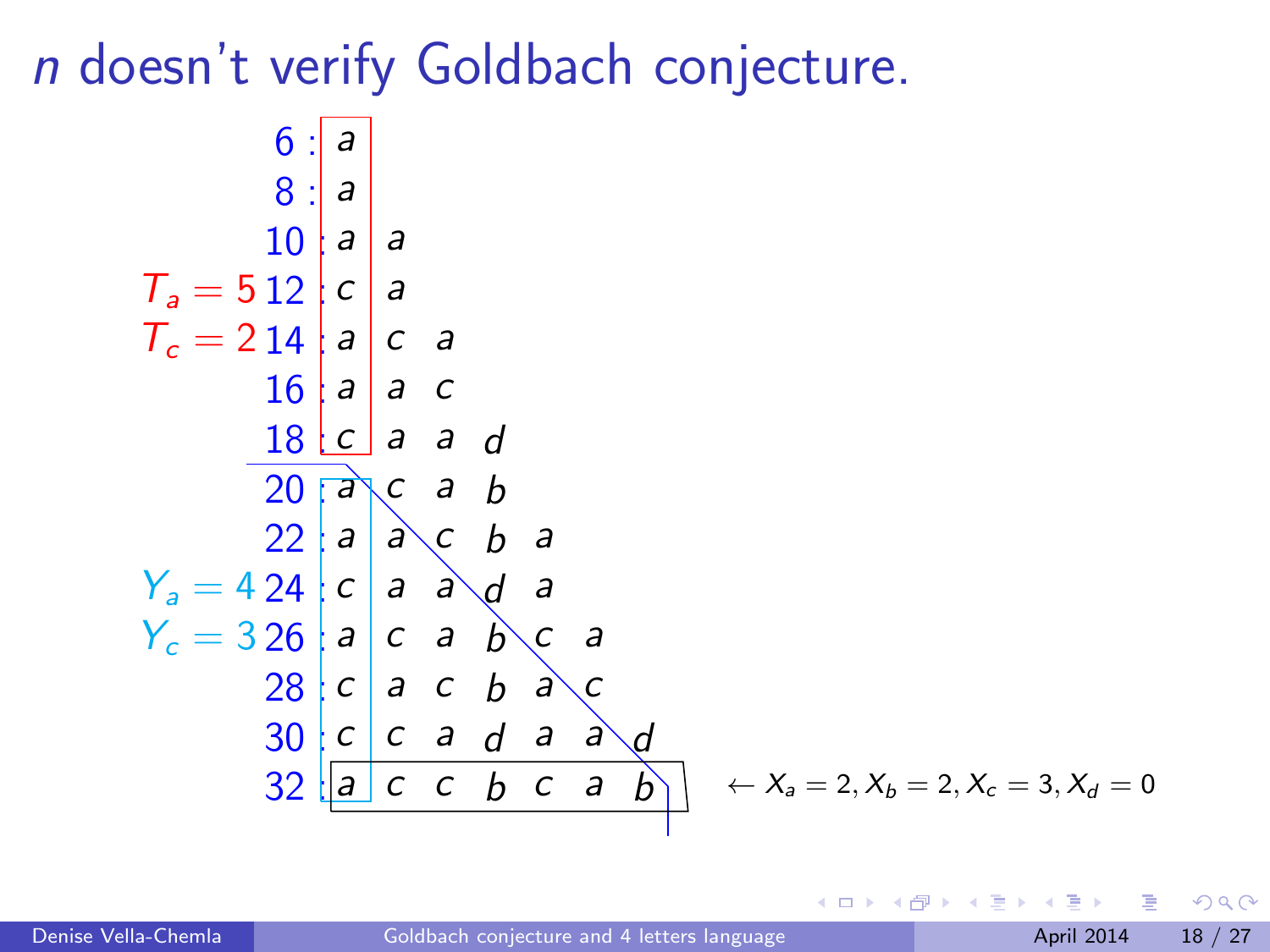6 : 8 : 10 : 12 : 14 : 16 : 18 : 20 : 22 : 24 : 26 : 28 : 30 : 32 : 34 : a a a a c a a c a a a c c a a d a c a b a a c b a c a a d a a c a b c a c a c b a c c c a d a a d a c c b c a b a a c d a c b a T<sup>a</sup> = 5 T<sup>c</sup> = 2 Y<sup>a</sup> = 5 Y<sup>c</sup> = 3 ← X<sup>a</sup> = 4, X<sup>b</sup> = 1, X<sup>c</sup> = 2, X<sup>d</sup> = 1

画

 $QQ$ 

**← ロ ▶ → イ 同** 

 $\rightarrow$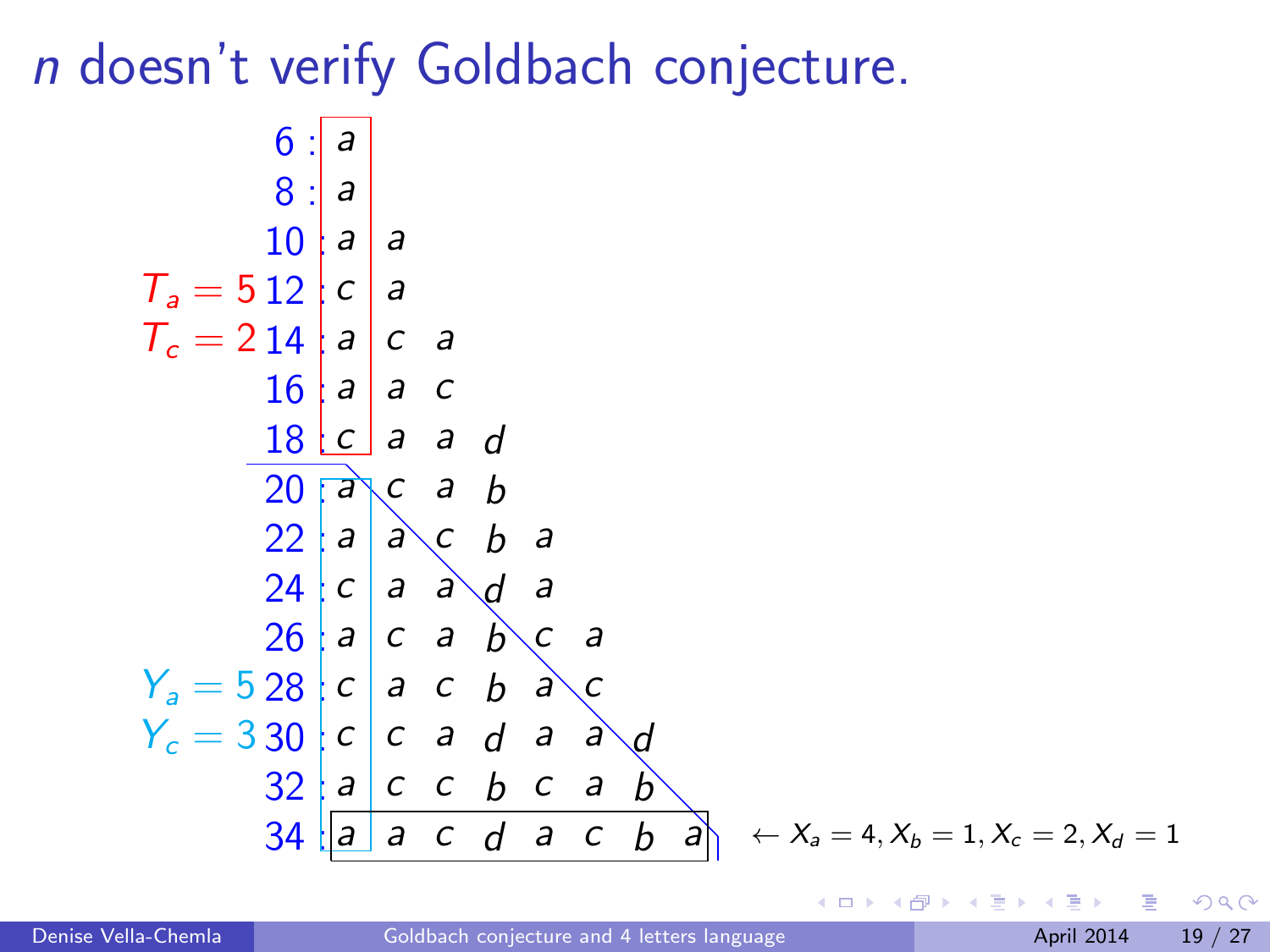- $T_a$  counts decompositions of the form  $n' = 3 + p_i$ ,  $p_i$  prime,  $n' \leqslant 2\left\lceil \frac{n+2}{4} \right\rceil$ 4 m .
- For instance, if  $n = 34$ .  $T_a = \frac{\pi}{3} + 3, 3 + 5, 3 + 7, 3 + 11, 3 + 13$ .
- $T_c$ , on its side, counts decompositions of the form  $n' = 3 + c_i$ ,  $c_i$ compound  $n' \leqslant 2\left\lceil \frac{n+2}{4}\right\rceil$ 4 m .
- For instance, if  $n = 34$ ,  $T_c = #{3 + 9, 3 + 15}.$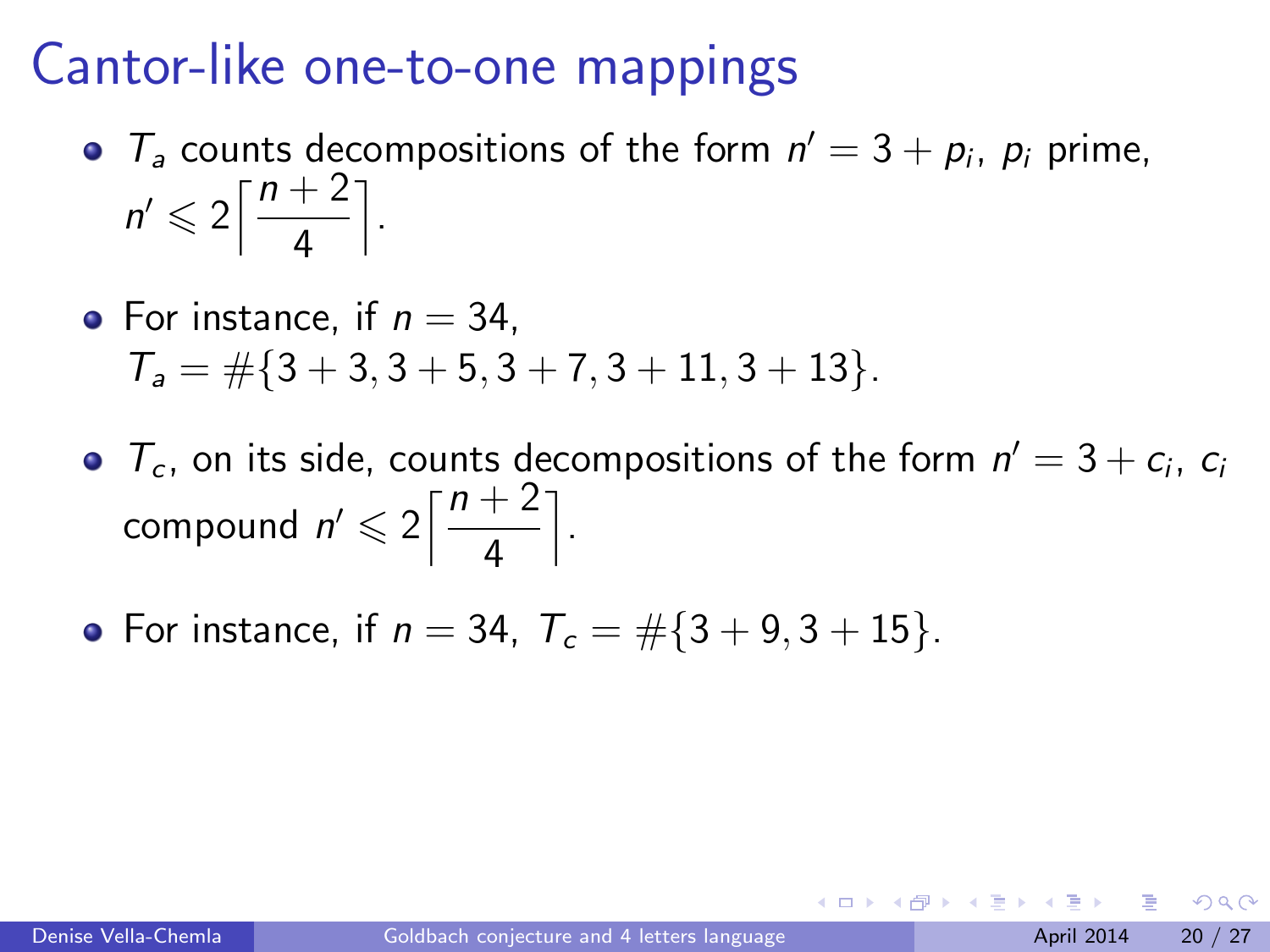• The trivial one-to-one mapping on decompositions second term permits to easily explain why  $Y_a = X_a + X_b$  or  $Y_c = X_c + X_d$ . The simple presentation of sets in extension suffices to convince oneself.

$$
\begin{array}{l} Y_a = \#\{3+17,3+19,3+23,3+29,3+31\} \\ X_a = \#\{3+31,5+29,11+23,17+17\} \\ X_b = \#\{15+19\} \end{array}
$$

$$
\begin{aligned} Y_c &= \# \{3 + 21, 3 + 25, 3 + 27\} \\ X_c &= \# \{7 + 27, 13 + 21\} \\ X_d &= \# \{9 + 25\} \end{aligned}
$$

۰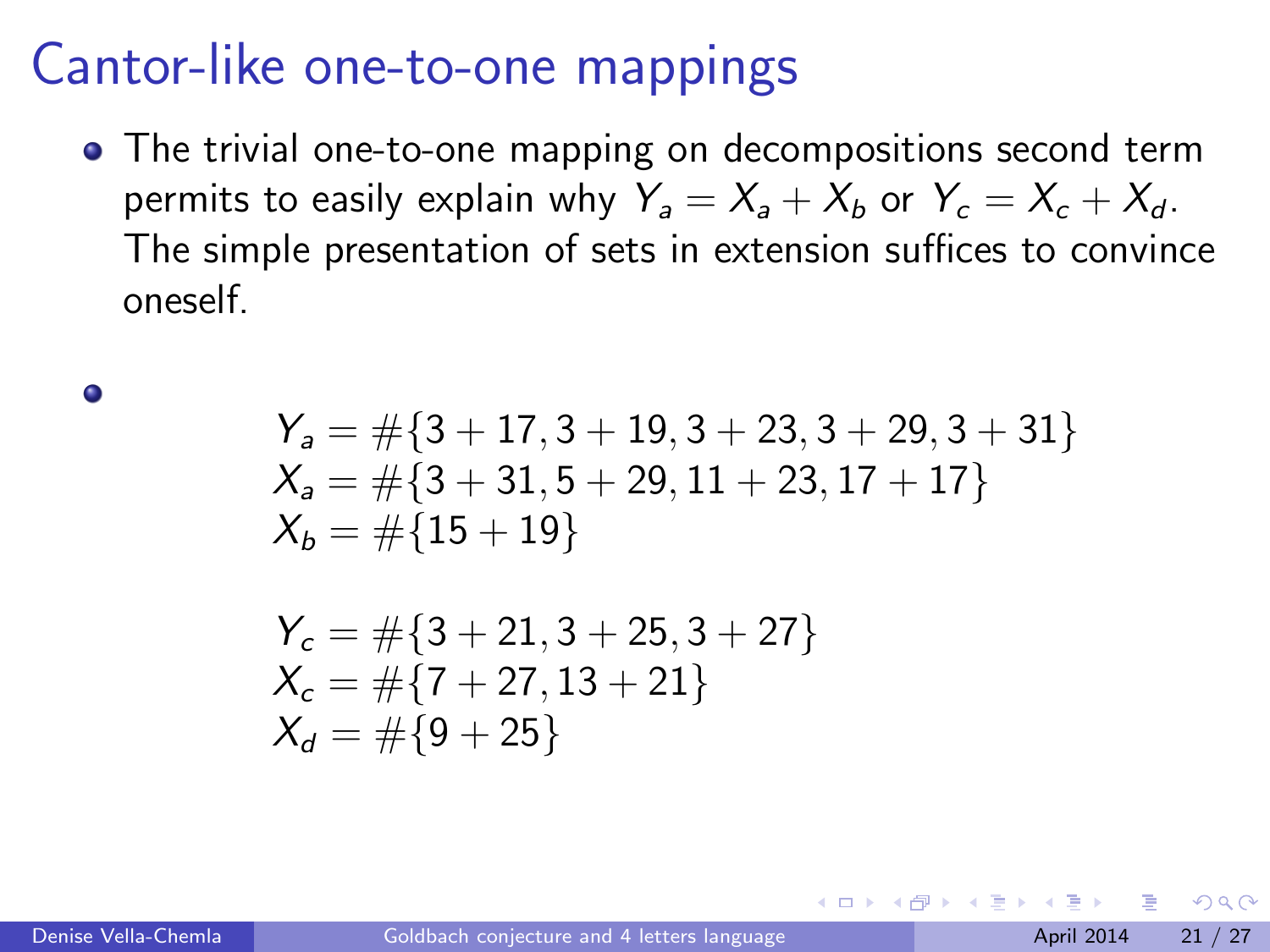- $\bullet$  One-to-one mapping f that permits to pass from line 2 to line 1 of the table above is such that  $f(a) = f(c) = a$  and  $f(b) = f(d) = c$ .
- $\bullet$  One-to-one mapping g that permits to pass from line 2 to line 3 is such that  $g(a) = g(b) = a$  and  $g(c) = g(d) = c$ .
- It's the  $3 + n/2$  decomposition duplication in cases of odd numbers doubles that necessitates the introduction of  $\epsilon$  variable that equals 1 in those cases and 0 in others.

つへへ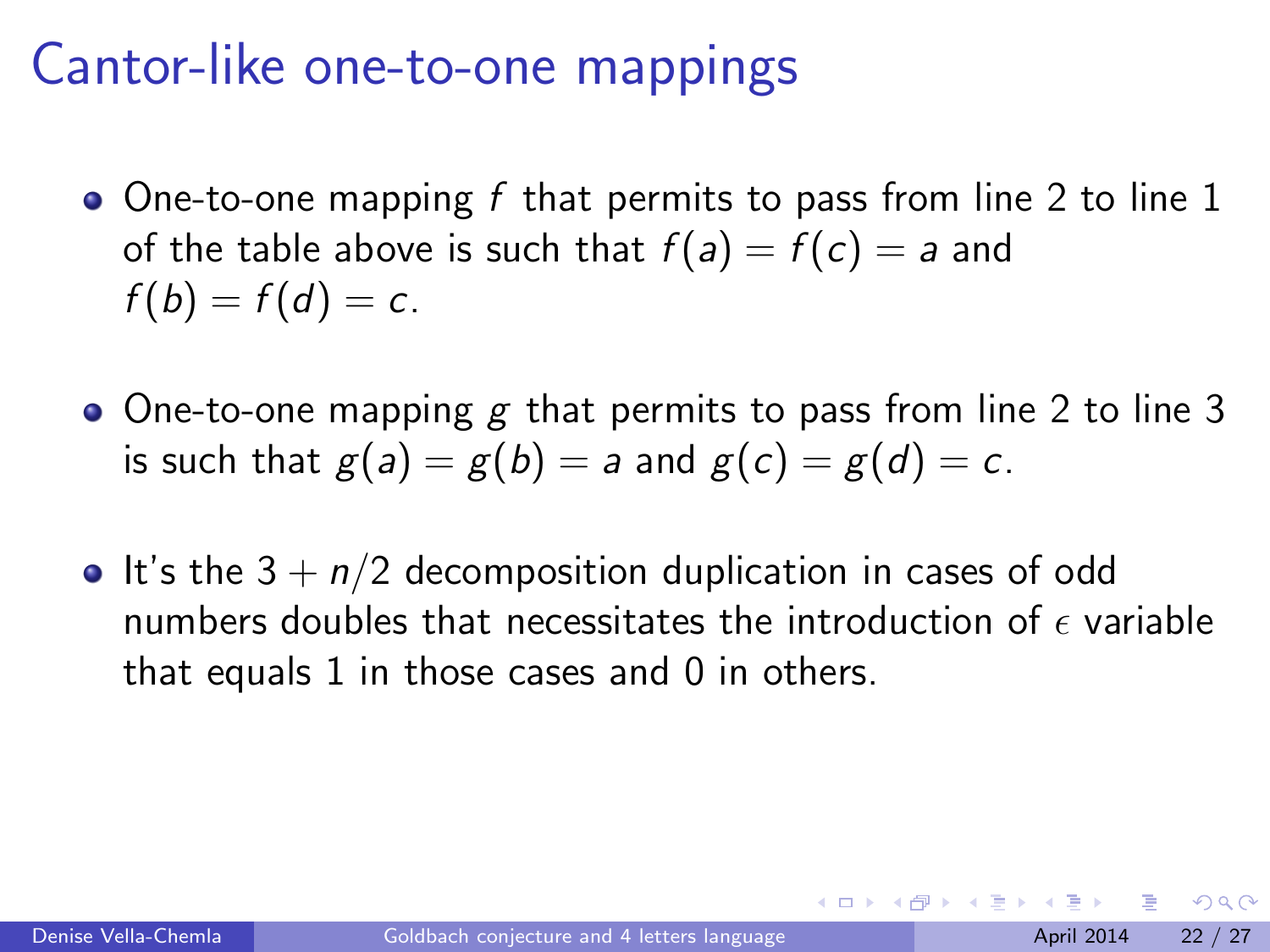



4 D F → 何 ▶ э

- イ ヨ ト

 $QQQ$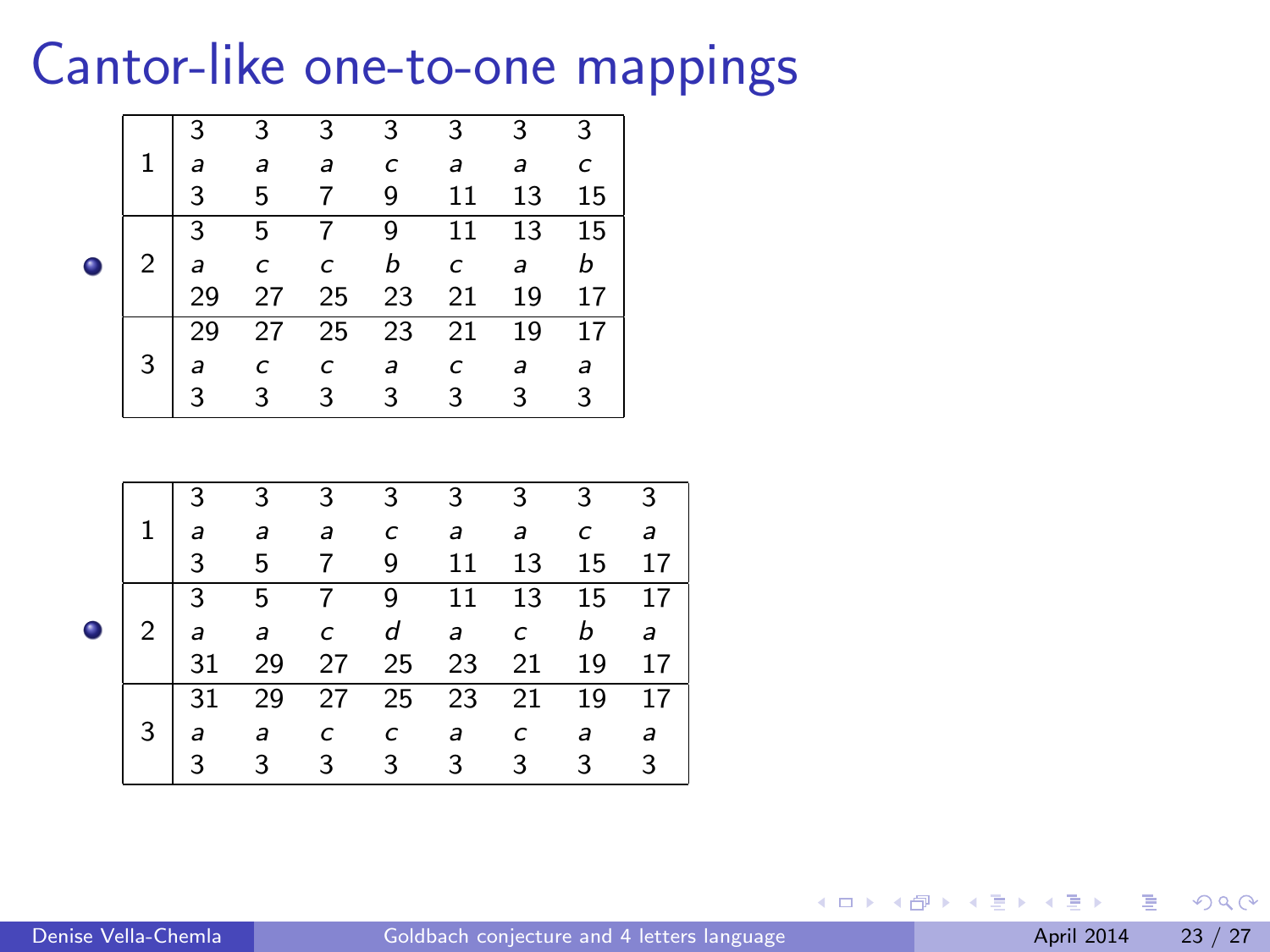Following constraints are always satisfied :

$$
\begin{aligned} Y_a &= X_a + X_b \\ Y_c &= X_c + X_d \\ T_a + T_c + Y_a + Y_c + \epsilon &= 2(X_a + X_b + X_c + X_d) \end{aligned}
$$

 $\bullet \epsilon = 1$  si *n* est un double d'impair,  $\epsilon = 0$  sinon.

- $m_n$  contains no a, we have  $X_a = 0$ .
- But since  $Y_a = X_a + X_b$ , we also have  $Y_a = X_b$ .

つへへ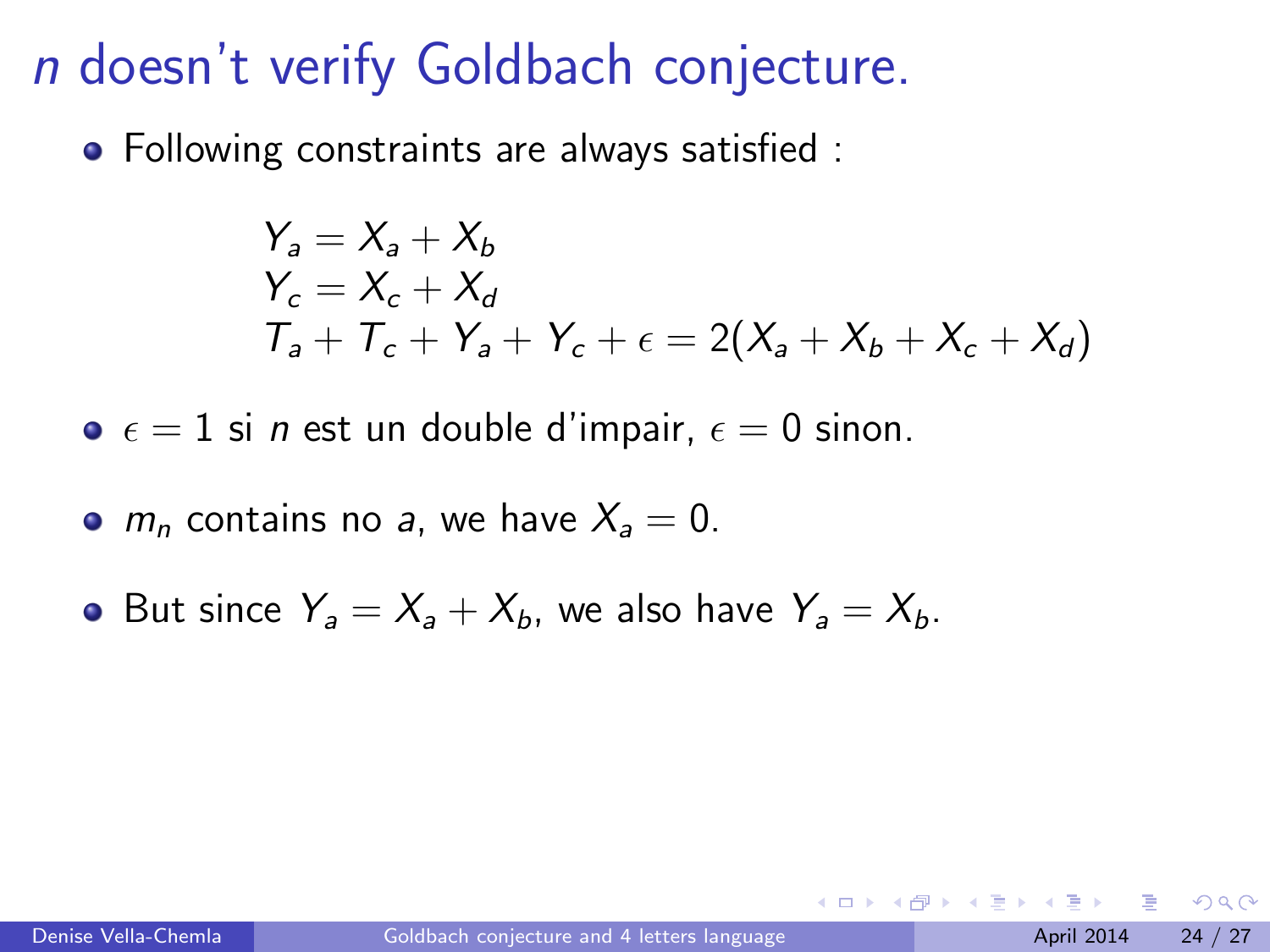• Identifying  $Y_a$  with  $X_b$  and  $Y_c$  with  $X_c + X_d$  in last constraint, one obtains the following equalities :

$$
T_a + T_c + Y_a + Y_c + \epsilon = 2(X_a + X_b + X_c + X_d)
$$
  
\n
$$
T_a + T_c + X_b + X_c + X_d + \epsilon = 2X_a + 2X_b + 2X_c + 2X_d
$$
  
\n
$$
T_a + T_c + \epsilon = X_b + X_c + X_d
$$
  
\n
$$
T_a + T_c + \epsilon = X_b + Y_c
$$

• We must now remind the variables meaning :

$$
\triangleright T_a + T_c = \left\lfloor \frac{n-4}{4} \right\rfloor ;
$$

- $\blacktriangleright$   $X_b$  counts the number of n decompositions as a sum of two odd numbers  $p + q$  with  $p \le n/2$  compound and q prime.
- $\triangleright$  Y<sub>c</sub> counts the number of odd compound numbers between  $n/2$ and  $n - 3$ .

つへへ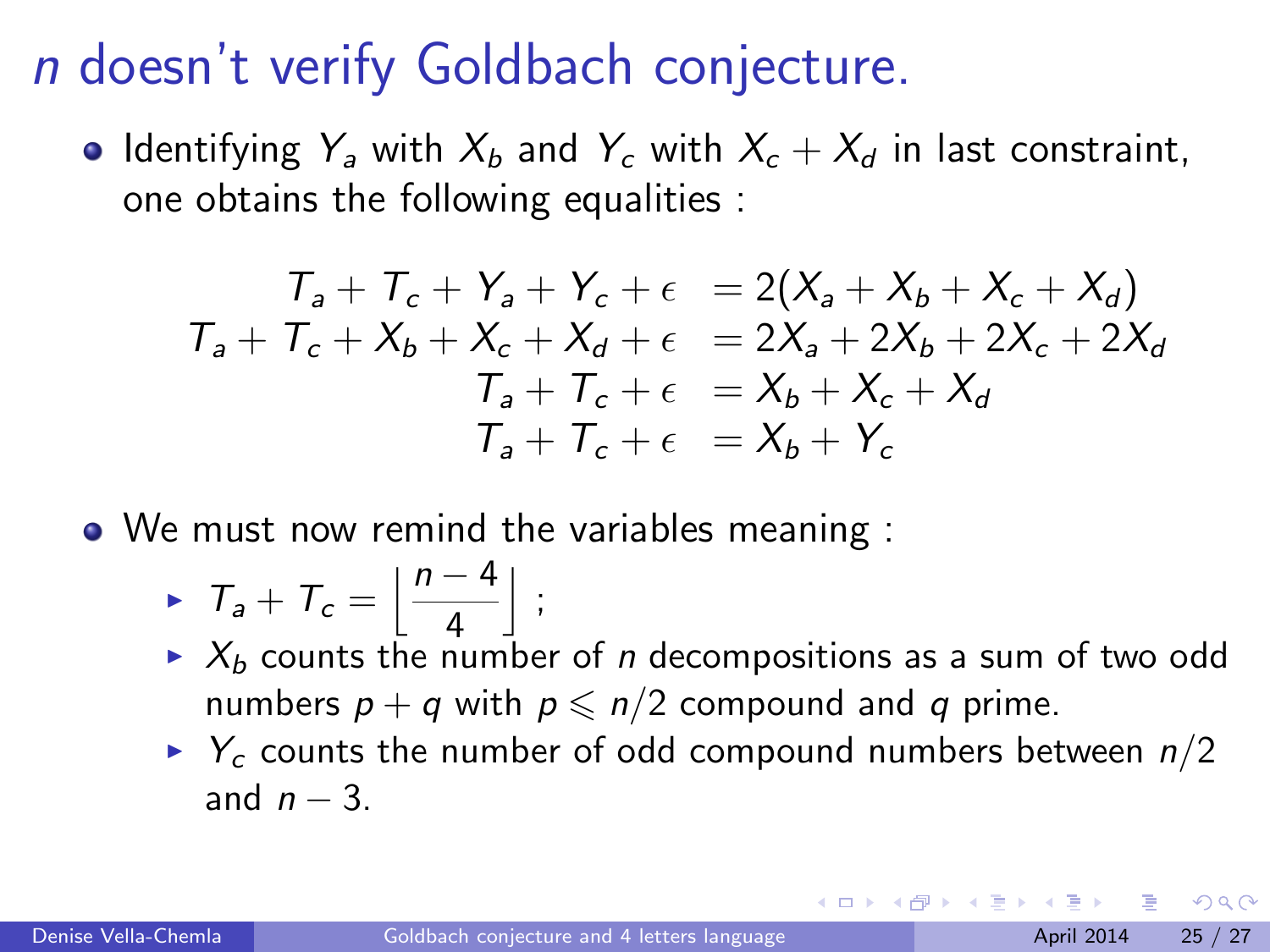- The number  $X_b$  of *n* decompositions de *n* as a sum of two odd numbers  $p + q$  with  $p \le n/2$  compound and q prime being necessarily lesser than the number of primes between  $n/2$  and  $n-3$ , we have  $X_b < Y_a$  (we used here a sort of inverted pigeonhole principle : if we put 0 or 1 object in  $k$  holes, there can be more objects than holes, i.e. more than  $k$  objects). But the number of prime numbers contained in an interval is always lesser than the number of odd compound numbers contained in the same interval (since  $n > 100$ ). Thus  $Y_a < Y_c$ . Thus  $X_b + Y_c < Y_a + Y_c < 2Y_c$ .
- $\lfloor \frac{n-4}{2} \rfloor$ 4  $\bigm|$  is greater than 2 $Y_c$  for all integer greater than a certain one that is small (such as 100). This ensures that we never have  $T_a + T_c + \epsilon = X_b + Y_c$  which would result from the absence of a letter in a word.

 $\Omega$ 

K ロ ▶ K 御 ▶ K 君 ▶ K 君 ▶